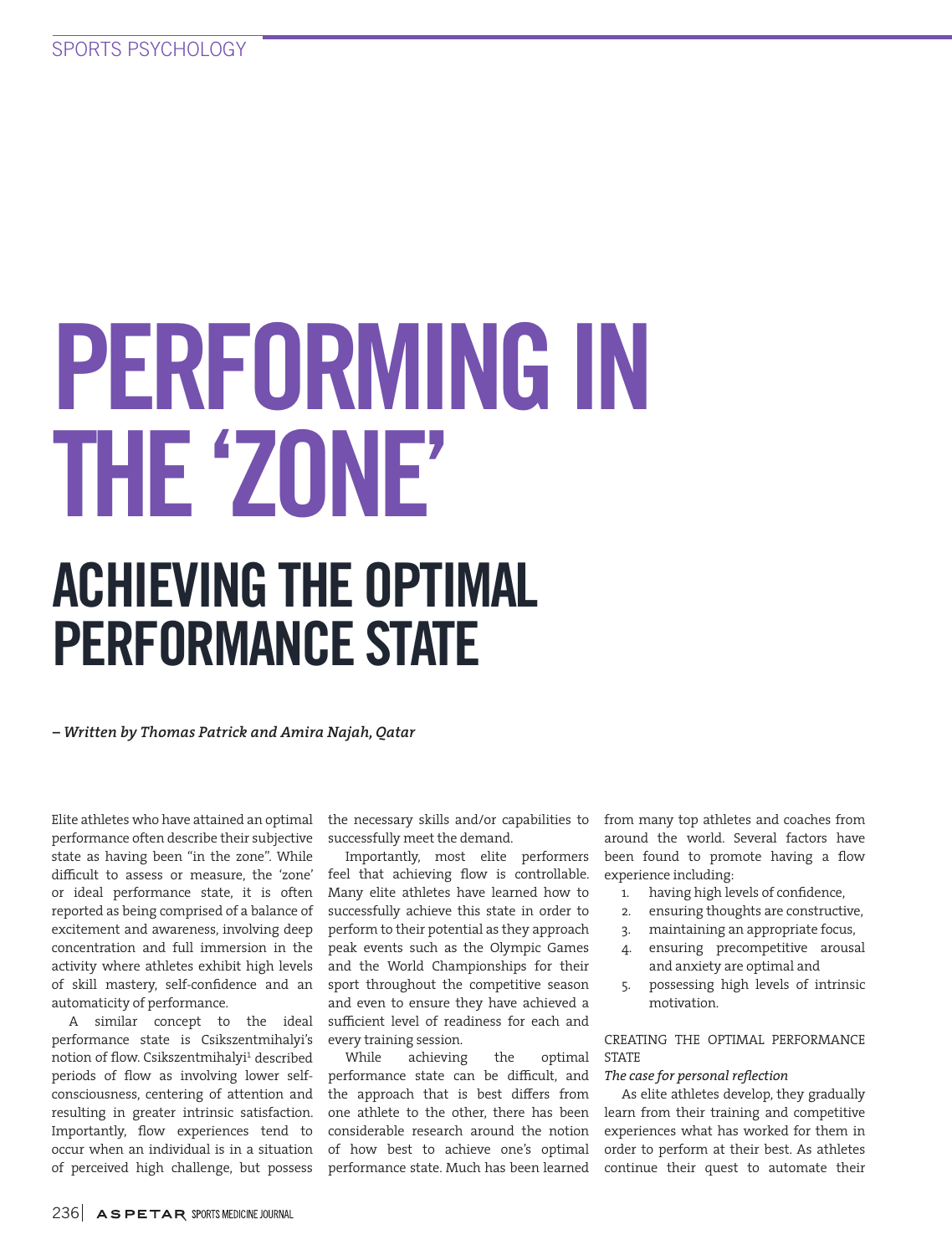

performance towards becoming more consistent performers when it matters the most, many benefit from the use of training journals. Both training and competitive performances are debriefed in order to capture the learning regarding their mental and emotional states and related activity prior to and during their training and competitive performances. In fact, a recent study by researchers at the University of Groningen, Netherlands<sup>2</sup>, found that those athletes that became senior internationals, scored highest on reflection during their junior years compared with those who only achieved senior national status. As such, the use of strategies such as journaling can assist athletes in learning about themselves as they continue their quest to becoming expert performers in their chosen sports.

## *Simulated practice*

Being able to perform well under pressure relates well to the notion of flow in that situations of high challenge require athletes to acquire and perfect the skills needed to deal effectively with their performance demands. Too often an athlete's training environment does not adequately mimic the nature of their competitive situation. They can experience difficulty when performing, by becoming distracted by environmental factors (e.g. crowd noise, opponent's level of intensity and/or speed), interpersonal factors (e.g. gamesmanship, taunting, having the

performance judged etc) or intrapersonal sensations (e.g. higher levels of anxiety and/or arousal prior to or during their competition). Simulation can help the athlete to be ready for periods of adversity, ensuring that they will be less inhibited when such situations arise.

## USE OF MENTAL IMAGERY

Creating a mental plan (simulating aspects of an upcoming performance) through mental imagery can prove very effective in fostering an optimal performance state prior to and during an athlete's performance. Performing the skills required perfectly within the mind can help to activate a network of neuronal coded programmes, which strengthen the nerve pathways within the brain that control the correct execution of the skill. Garnering images of past successful performances prior to an athlete's event/ competition can keep confidence levels high and assist in lowering anxiety levels leading into the performance. Athletes should be encouraged to use all of their senses to create vivid mental images. This can include physical movement whenever possible to relate what is being imagined to the actions required to perform the skill.

### *Emotional regulation*

The elite athlete is continually exposed to stressful stimuli that may evoke several emotional responses. Over time, the athlete must learn strategies to regulate their emotions so that they are managing their emotion (as opposed to being managed 'by' them) and thus learn to focus their attention on task-relevant cues within the competition environment.

Most elite athletes have acquired the discipline to ensure they are mentally prepared to perform on a regular basis. However, when their mental and physical preparation has been ineffective leading to a less than optimal performance, it is often the result of having performed inadequate or insufficient emotional preparation and management.

When a full range of feelings are triggered (e.g. fear, anger, frustration, excitement etc) and effective responses have been wellpracticed, athletes can become emotionally inoculated and more ready to perform under the most emotionally challenging situations they can face. Emotional preparation is best done early on the day of the competition and athletes should be encouraged to become both aware of their emotions and to accept their feelings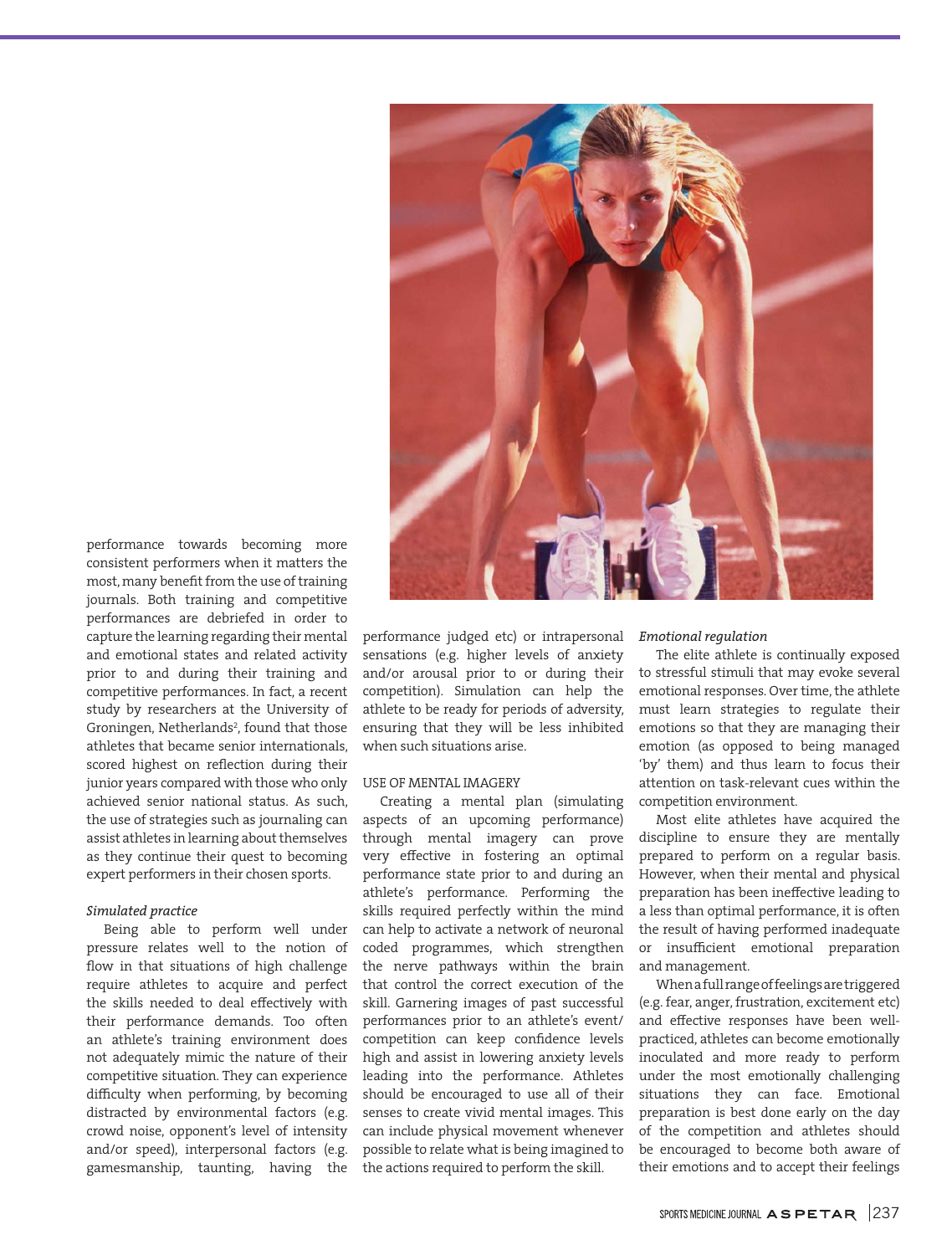unreservedly in order to eventually bring their attention to the task at hand.

More and more, various forms of biofeedback (e.g. heart rate, heart rate variability, respiration rate, skin temperature) and neurofeedback (measuring brain activity frequencies through electroencephalography) during training are proving beneficial for athletes wishing to develop effective responses to stress towards ensuring they can achieve an optimal performance state on demand. These interventions help to optimise the self-regulation of bodily functions for performance, especially when facing significant performance demands when athletes are most under pressure. They are also useful in assisting athletes to identify and manage their psychophysiology as part of creating the zone of optimal functioning.

Various technologies exist that directly measure various biological and neurological parameters and provide feedback to the athletes as they develop their skills/ response. In a recent article by Beauchamp, Harvey and Beauchamp<sup>3</sup> , biofeedback protocols were used as part of Canada's Olympic Short-Track Speedskating Team's preparation for the 2010 Vancouver Winter Olympic Games. These were found to be very effective in preparing the athletes for their best performance by providing a systematic approach to the athlete's psychological preparation, competence and confidence as part of their overall preparations for the Games. While these tools have considerable practical significance in the training of the biological and neurological responses associated with stress, further empirical research is required to provide support for the efficacy of these interventions as part of a psychological training programme for athletes.

## *Pre-performance routines*

Pre-performance routines include precompetition (or training) routines, warm up routines, pre-event strategy review and actions an athlete will regularly do, physically and mentally, as part of their



preparation for an upcoming performance. Learned routines serve to focus an athlete's attention and trigger well-learned motor response, by eliminating distractions and transferring thoughts from task-irrelevant to task-relevant cues.

Hogg<sup>4</sup> outlined several reasons why preperformance routines were important:

- They help athletes concentrate on the performance process more effectively.
- 2. They help athletes control the thought processes and avoid overthinking.
- 3. They help athletes focus on what they need to do and so reduce any distractions.
- 4. They help athletes adopt a more consistent approach to performance both mentally and physically.
- 5. They can help athletes increase feelings of self-confidence because they will feel they are "in control".
- 6. They can help to occupy the athlete during down times or waiting periods.
- 7. They can assist in keeping thoughts positive thus decreasing the potential for anxiety and worry that can result from thinking about an upcoming performance.

Better pre-performance routines often include some form of relaxation training. Athletes may engage in a short imagery session, where they visualise themselves during aspects of their upcoming performance and garner images of successful past performances to instill confidence for what lies ahead. Peak performance is related to the capacity to stay 'present' mentally. The first step on this path is self-awareness. When an athlete is performing, he should focus on the process by paying attention to his sensations, emotions and movements, reminding himself of his tasks, roles and responsibilities and by keeping his eyes focused on relevant cues and objects such as the ball and the opponents. By concentrating on the process goal of performance, the athlete will focus on the smaller tasks that keep him grounded in the present moment and help him to have better mental responses.

# *Mindfulness: performing in the present moment*

Mindfulness can be thought of as a similar construct to flow as it involves being in the present moment and without judgment. Importantly, mindful meditation (the skillful training of being mindful) is